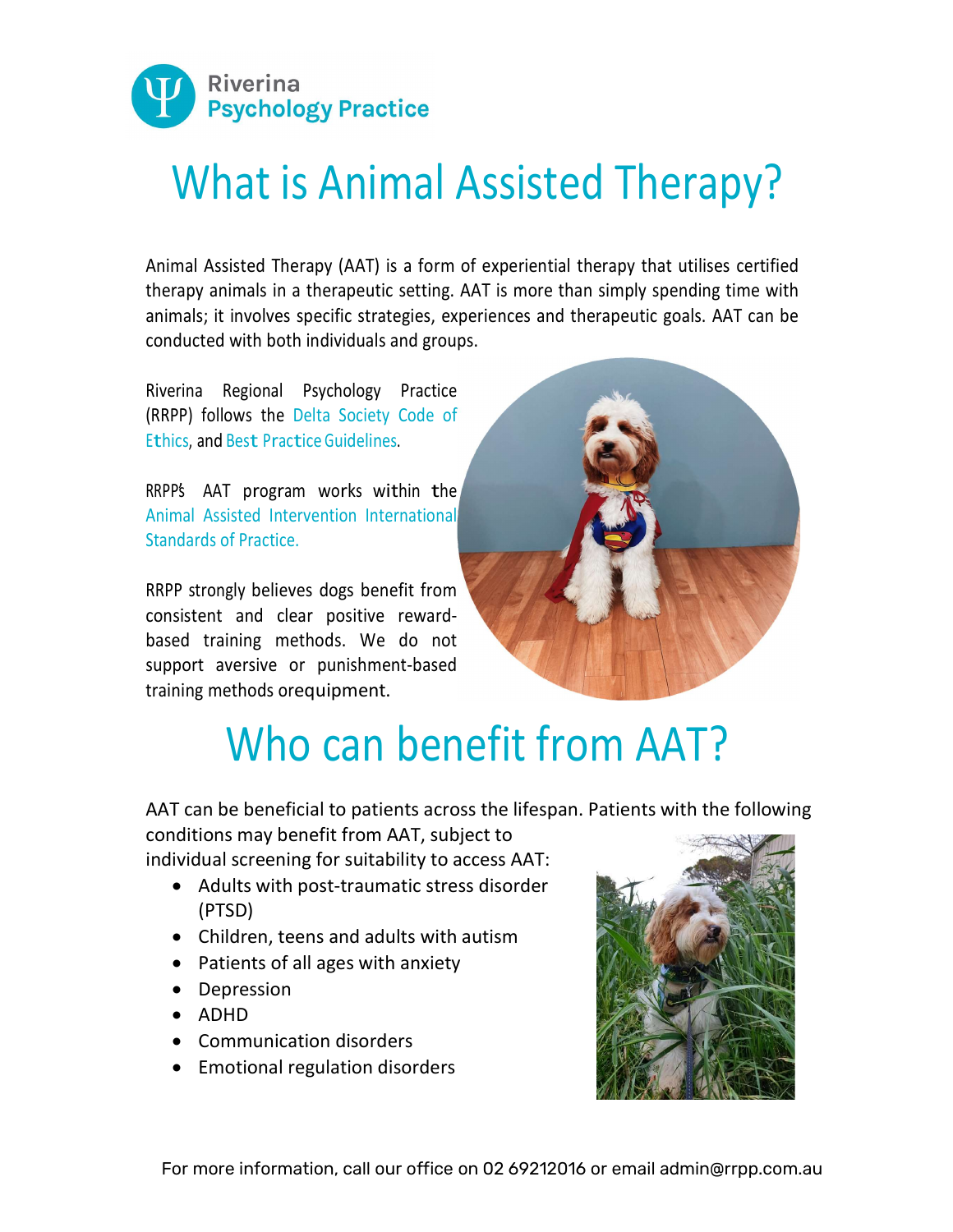

## Risks associated with AAT

While some risks in engaging in AAT are outlined below, it is not possible to foresee all possible problems that may arise during AAT. Potential risks may include:

- 1. Dogs often use their mouths to play. It is therefore possible that, when playing with the therapy dog, light biting may occur. For example, when the therapy dog is playing with a toy, it is possible that he may miss the toy and lightly bite your hand/fingers. ring AAT.
- 2. The therapy dog is an animal, which means he has his own natural defences. While RRPP will do everything possible to prevent injuries, it is possible that you may get scratched, bitten, or knocked over. RRPP will not be liable should such an event occur.
- 3. While the therapy dog has been screened by a veterinarian before commencing work as a therapy dog, dogs do sometimes carry Zoonotic diseases. Zoonotic disease transmission is the sharing of diseases between animals and humans. People with weakened immune systems, young children, pregnant women, or the elderly may be at increased risk of contracting diseases through their interaction with the therapy dog.
- 4. Dogs communicate through barking, body language and licking, meaning that the therapy dog may sometimes bark, lean up against you or lick you. This could possibly startle you, push you off balance, cause bruising or transfer germs and diseases. As this is the nature of dogs, RRPP will not be held liable if such an event occurs.

## Conditions for accessing AAT

- 1. Participation in AAT is not guaranteed. The consulting psychologist, in consultation with the principal psychologist, will assess the patient and determine whether she/he is a good fit for AAT.
- 2. Any fear of dogs must be reported before the commencement of AAT so that proper precautionary measures can be taken.
- 3. Just as patients have individual rights, so too does the therapy dog. Therefore, the therapy dog is allowed to determine if and when he participates with the patient and he should never be forced into any patient interactions.
- 4. The therapy dog should always be handled and treated gently. He should never be hit, yelled at, have his tail or any other part of him pulled, be carried

For more information, call our office on 02 69212016 or email admin@rrpp.com.au